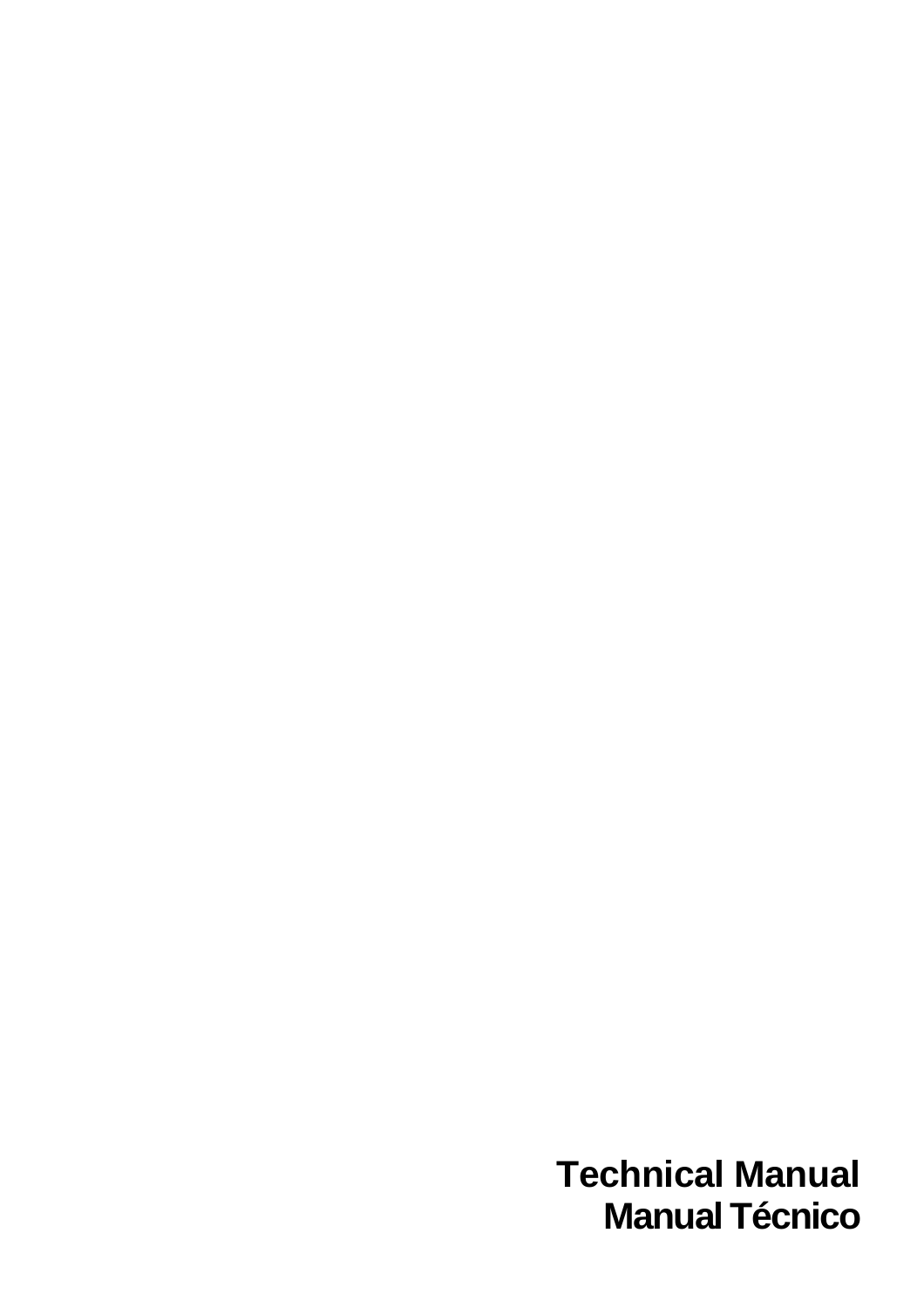# **TECHNICAL SERVICE MANUAL SCL - SC**

# **MODELS:**

SCL 400 - SC 400 SCL 600 - SC 600 SCL 1T - SC 1TN SCL 2T - SC 2TN SCL 3T - SC 3TN SCL 5T - SC 5TN SCL 10T - SC 10TN SCL 15T - SC 15TN

# **TABLE OF CONTENTS**

| Overview 15                                                                                                    |  |
|----------------------------------------------------------------------------------------------------------------|--|
|                                                                                                                |  |
|                                                                                                                |  |
|                                                                                                                |  |
| 3. DELIVERY AND UNPACKING MARKET AND THE RESERVE TO A 23 AM AND THE RESERVE TO A 24 AM AND THE RESERVE TO A 24 |  |
|                                                                                                                |  |
|                                                                                                                |  |
|                                                                                                                |  |
| 5. OPERATION 14                                                                                                |  |
|                                                                                                                |  |
|                                                                                                                |  |
|                                                                                                                |  |
|                                                                                                                |  |
|                                                                                                                |  |
|                                                                                                                |  |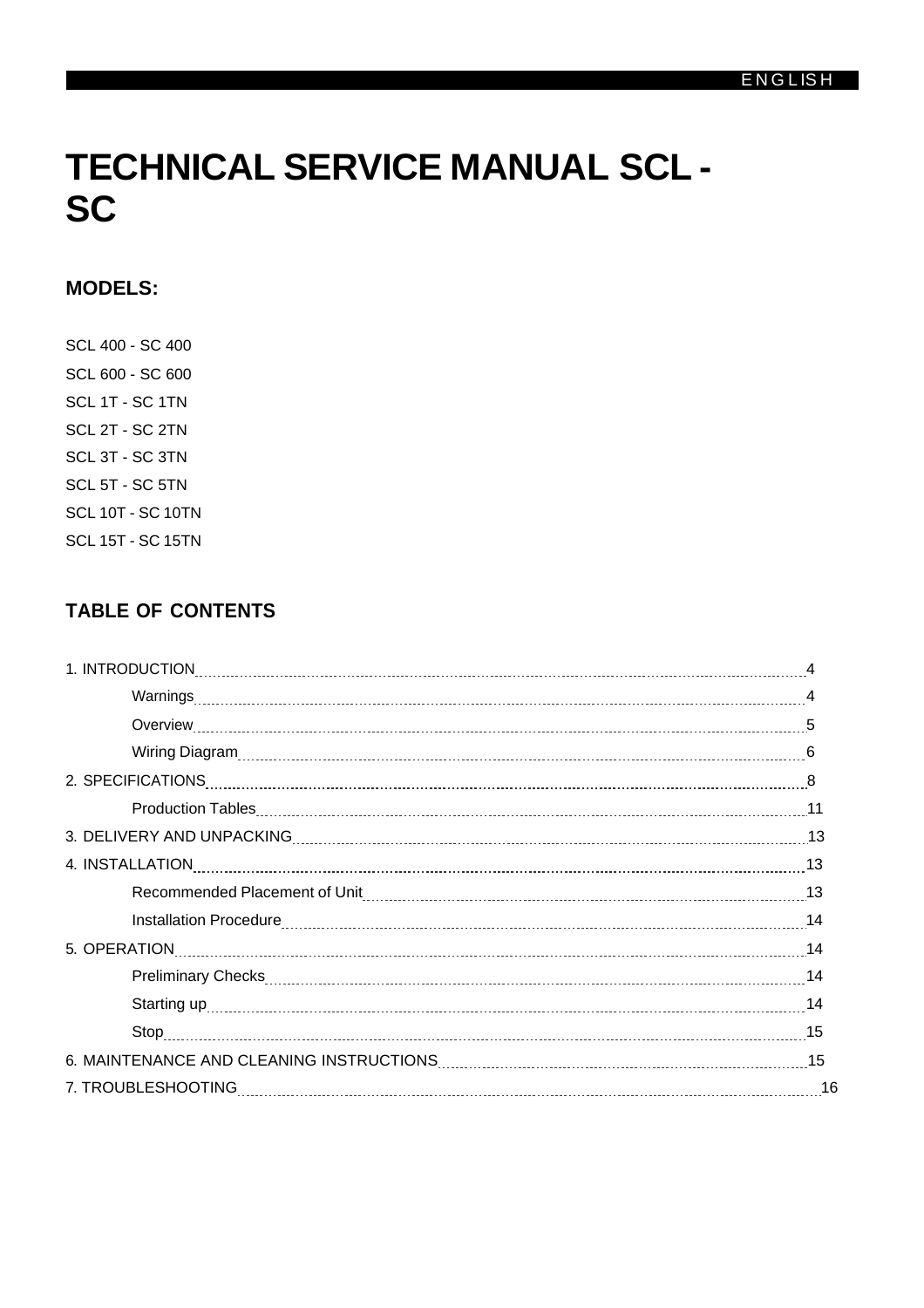#### *CAREFULLY READ THE INSTRUCTIONS CONTAINED IN THIS MANUAL SINCE THEY PROVIDE IMPORTANT INFORMATION RELATIVE TO SAFETY DURING INSTALLATION, USE, AND MAINTENANCE.*

*THIS APPLIANCE SHOULD BE INSTALLED BY APPROVED TECHNICAL SERVICE PERSONNEL.*

# **INTRODUCTION**

Thank you for choosing SCL - SC Ice Maker.

You have purchased one of the most reliable ice-making products on the market today. Carefully read the instructions contained in this manual since they provide important information relative to safety during installation, use, and maintenance.

#### *1. Warnings*

This appliance should be installed by approved Technical Service Personnel. This plug should be accessible at all times.

To reduce the risk of electrical shock, ALWAYS disconnect the machine BEFORE cleaning or maintaining the equipment. Do not attempt to install, service, or modify this machine. Improper use by other than specially trained technicians is extremely dangerous and may result in a fire or electric shock.

This machine should not be placed outdoors or exposed to rain.

Connect to drinking water mains.

This appliance is not intended for use by young children or infirm persons without supervision.

Young children should be supervised to ensure that they do not play with the appliance.

#### *IMPORTANT!*

*DO NOT ATTEMPT TO SERVICE THIS MACHINE AS IT IS DANGEROUS AND COULD CAUSE SEVERE DAMAGE TO THE UNIT.*

*SERVICE SHOULD ONLY BE CARRIED OUT BY TRAINED, QUALIFIED PERSONNEL.*

*WE STRONGLY RECOMMEND USING ONLY ORIGINAL REPLACEMENT PARTS AVAILABLE FROM AN AUTHORIZED DISTRIBUTOR.*

*WASTE AND OTHER MATERIAL SHOULD BE DISPOSED OF ACCORDING TO LOCAL REGULATIONS AND PROCEDURES FOR WASTE DISPOSAL.*

*CLEANING AND MAINTENANCE ARE NOT COVERED BY THE WARRANTY.*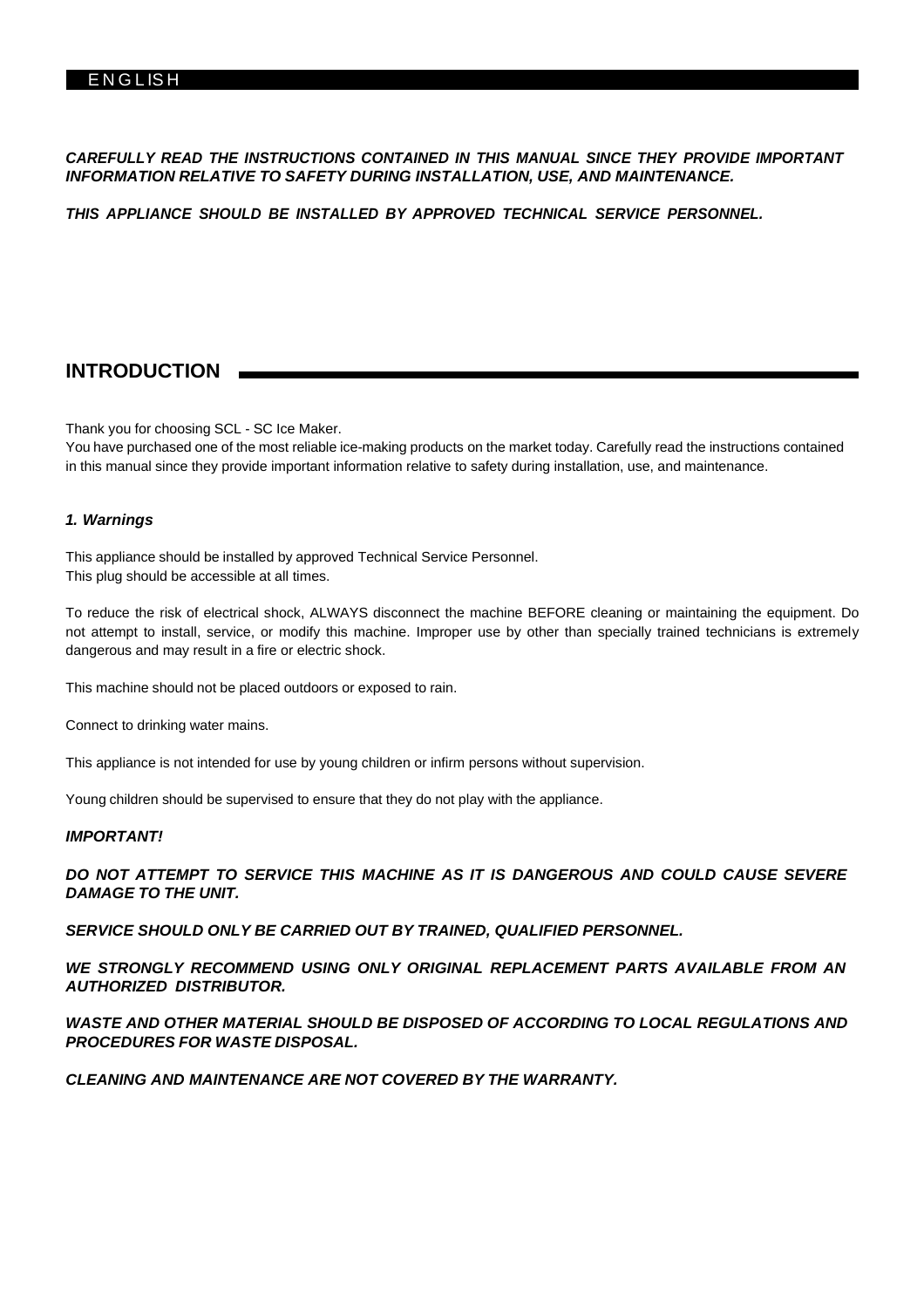#### *2. Overview*

Read this service manual carefully before installation, debugging and operation of this ice machine.

This Service Manual gives an introduction of operation conditions, performance parameters, installation and debugging and operating procedures of SCL - SC ice machines.





The ice machine system is of vertical, internal ice scraping type.

The machine is equipped with an electric box with different protections and status lights, namely:

- (1) Ice level
- (2) Water pressure
- (3) Normal operation of reducer's electromotor (it uses a speed driver)
- (4) Low and high pressure switch (compact models)
- (5) Water pump on/off
- (6) Unit on/off

In addition, an alert indicator lights up to indicate the cause of stoppage, thus facilitates the trouble shooting and maintenance.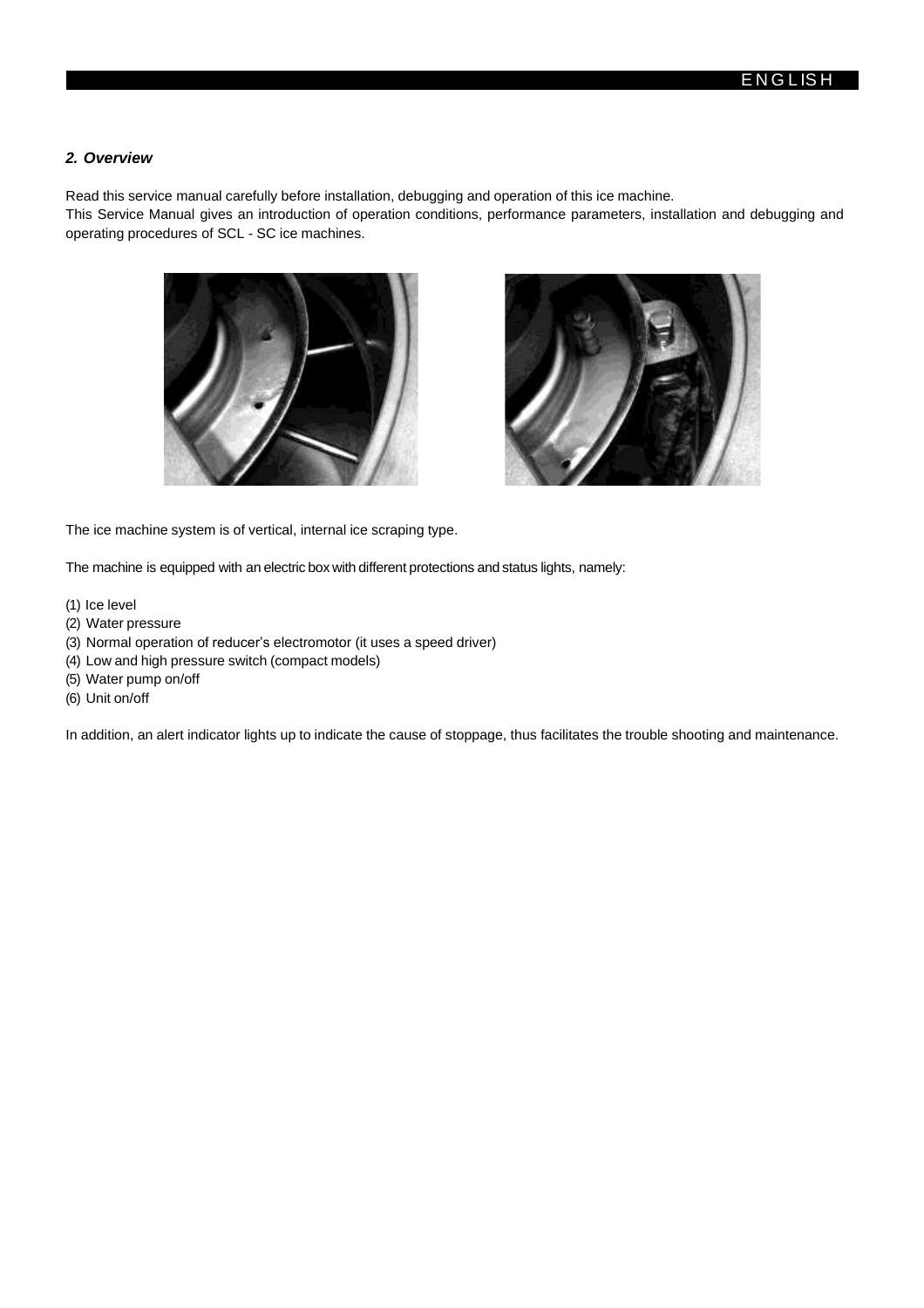# **ENGLISH**

#### *3. Wiring Diagram*

### *COMPACT SCL - SC*

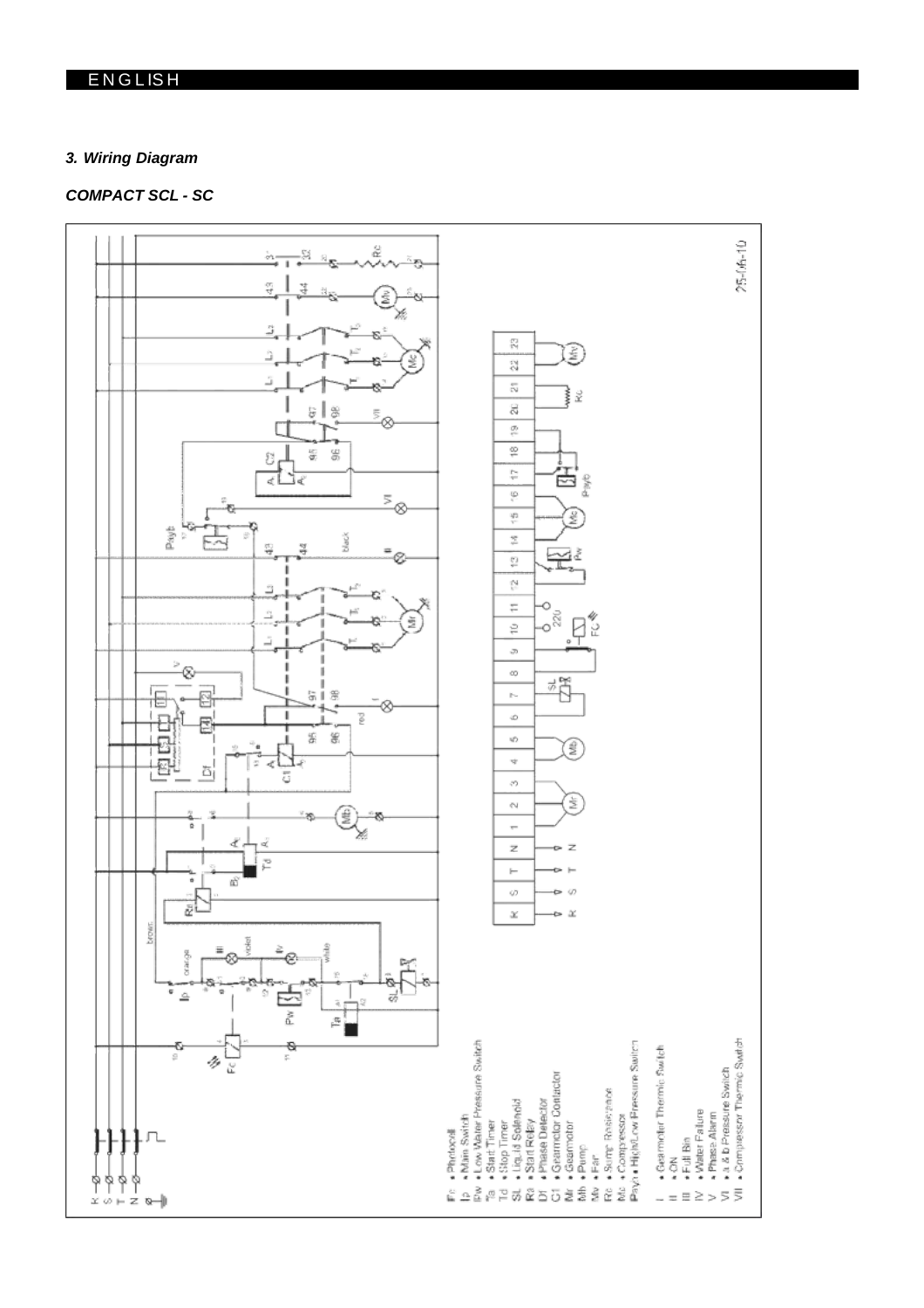#### *COMPACT SCL - SC with V/f driver*

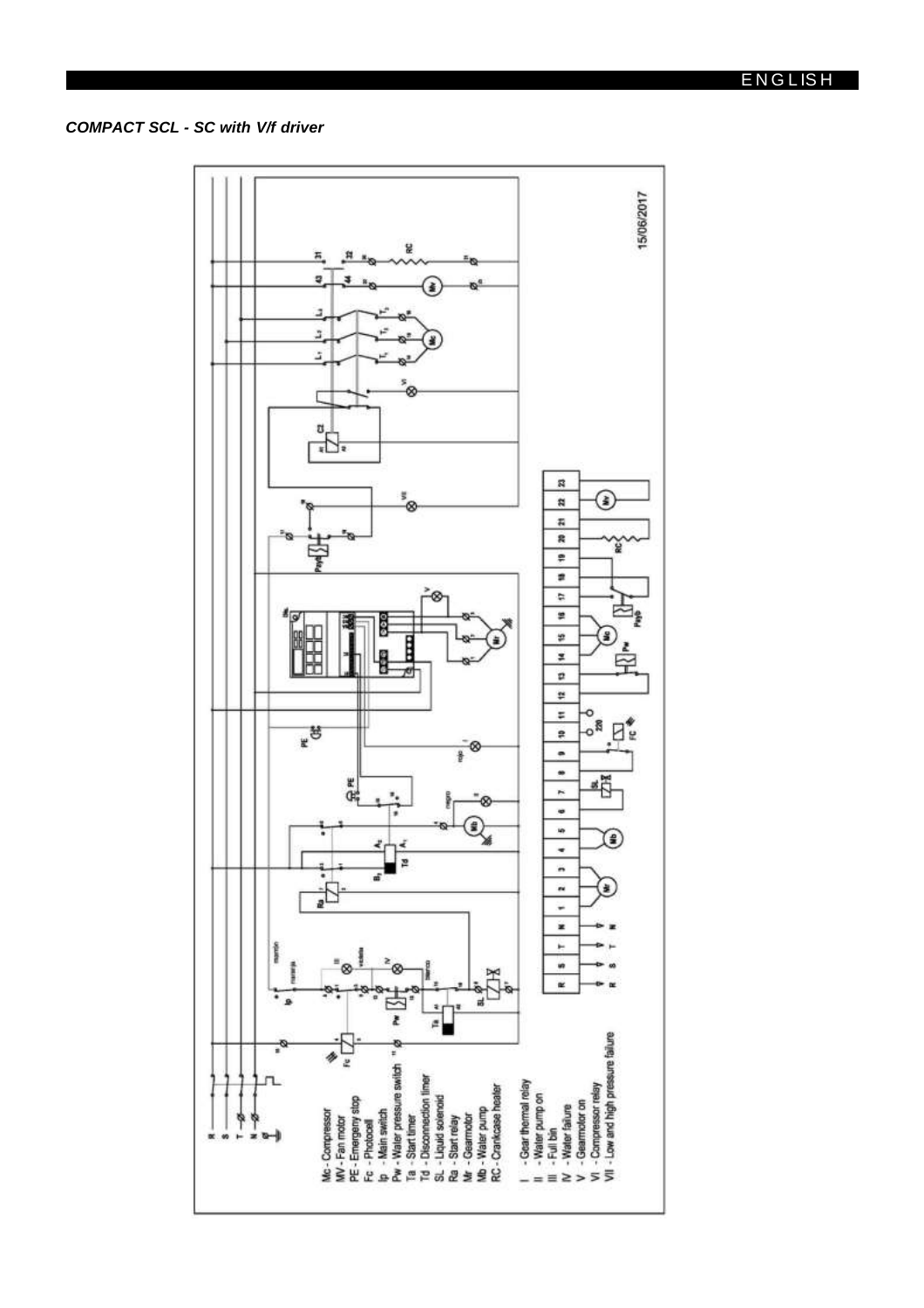**SCL SPLIT - SC SPLIT** 

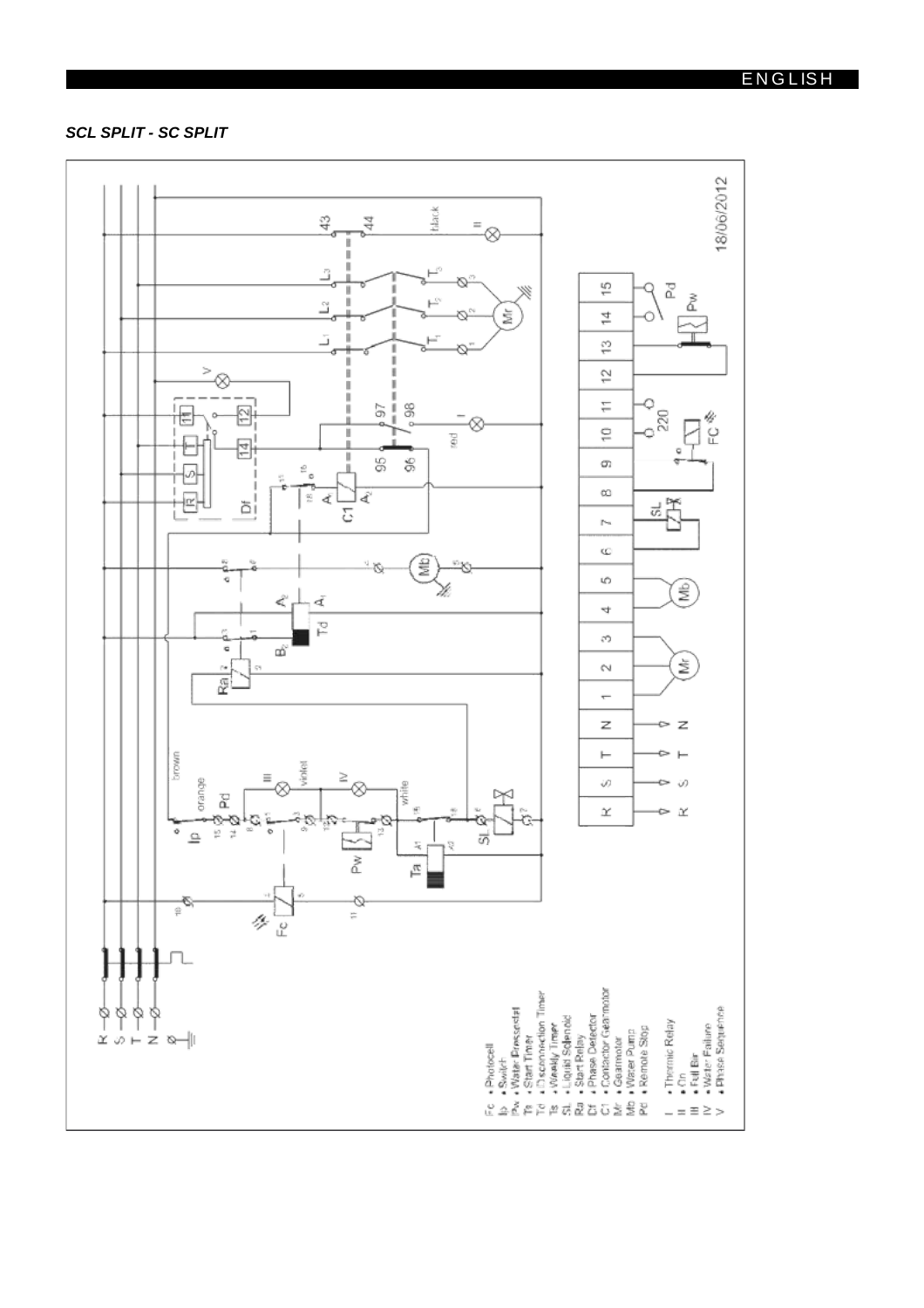### SCL SPLIT - SC SPLIT with V/f driver

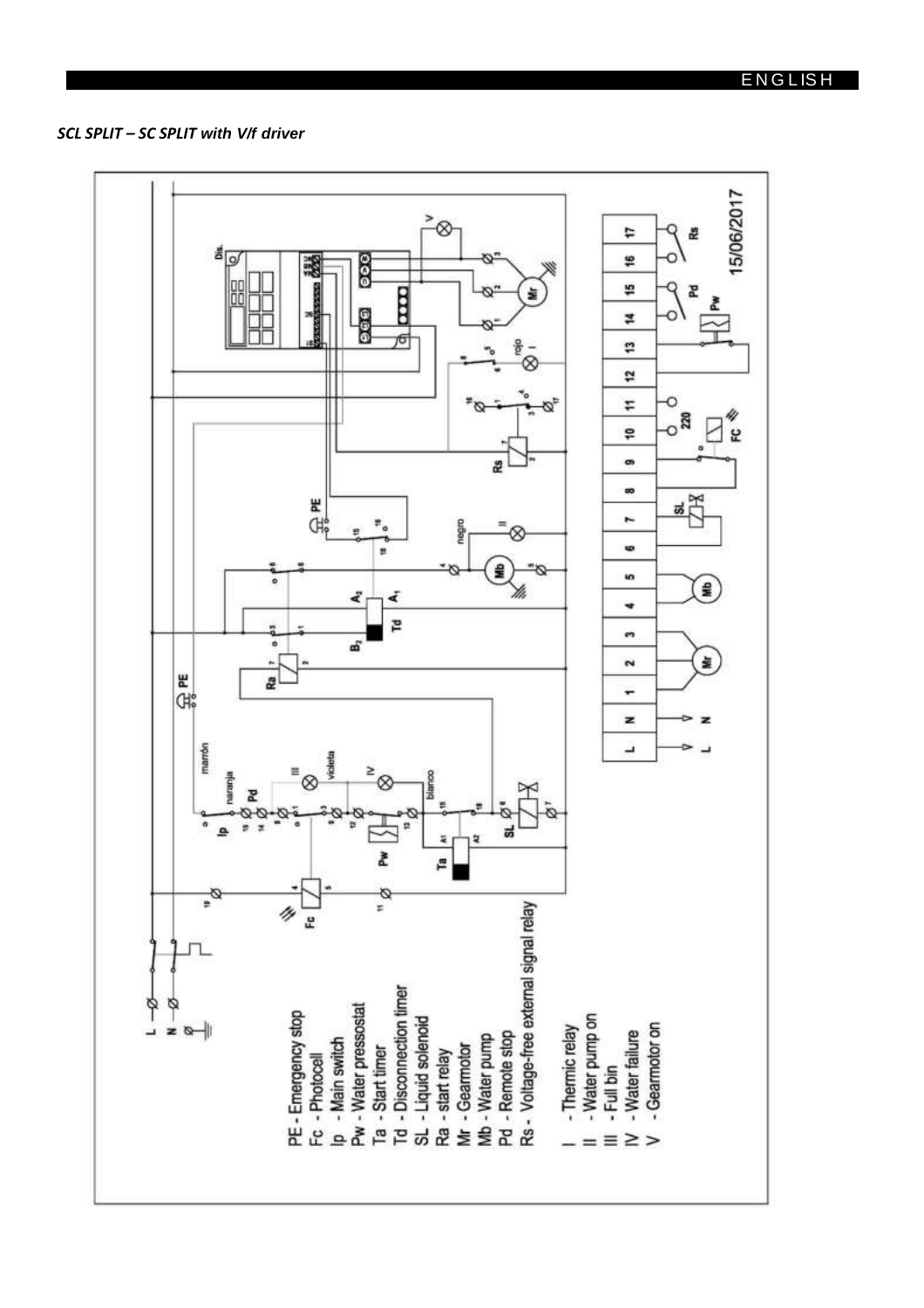# E N G L IS H

# **SPECIFICATIONS**

*SCL 400 - SC4 00 / SCL 600 - SC 600*





| 400               | 600          |  |  |  |
|-------------------|--------------|--|--|--|
| 0.4T              | 0,6T         |  |  |  |
| <b>R449A</b>      |              |  |  |  |
| 1425W             | <b>2350W</b> |  |  |  |
| 25 <sup>o</sup> C |              |  |  |  |
| 16 <sup>o</sup> C |              |  |  |  |
| 17 L/H            | 25 L/H       |  |  |  |
|                   | 3/4 GAS      |  |  |  |
|                   | 21mm         |  |  |  |
| 380/50Hz/3N       |              |  |  |  |
| 1090x700x720      | 1250x750x820 |  |  |  |
| 180               | 290          |  |  |  |
| 326mm             |              |  |  |  |
|                   |              |  |  |  |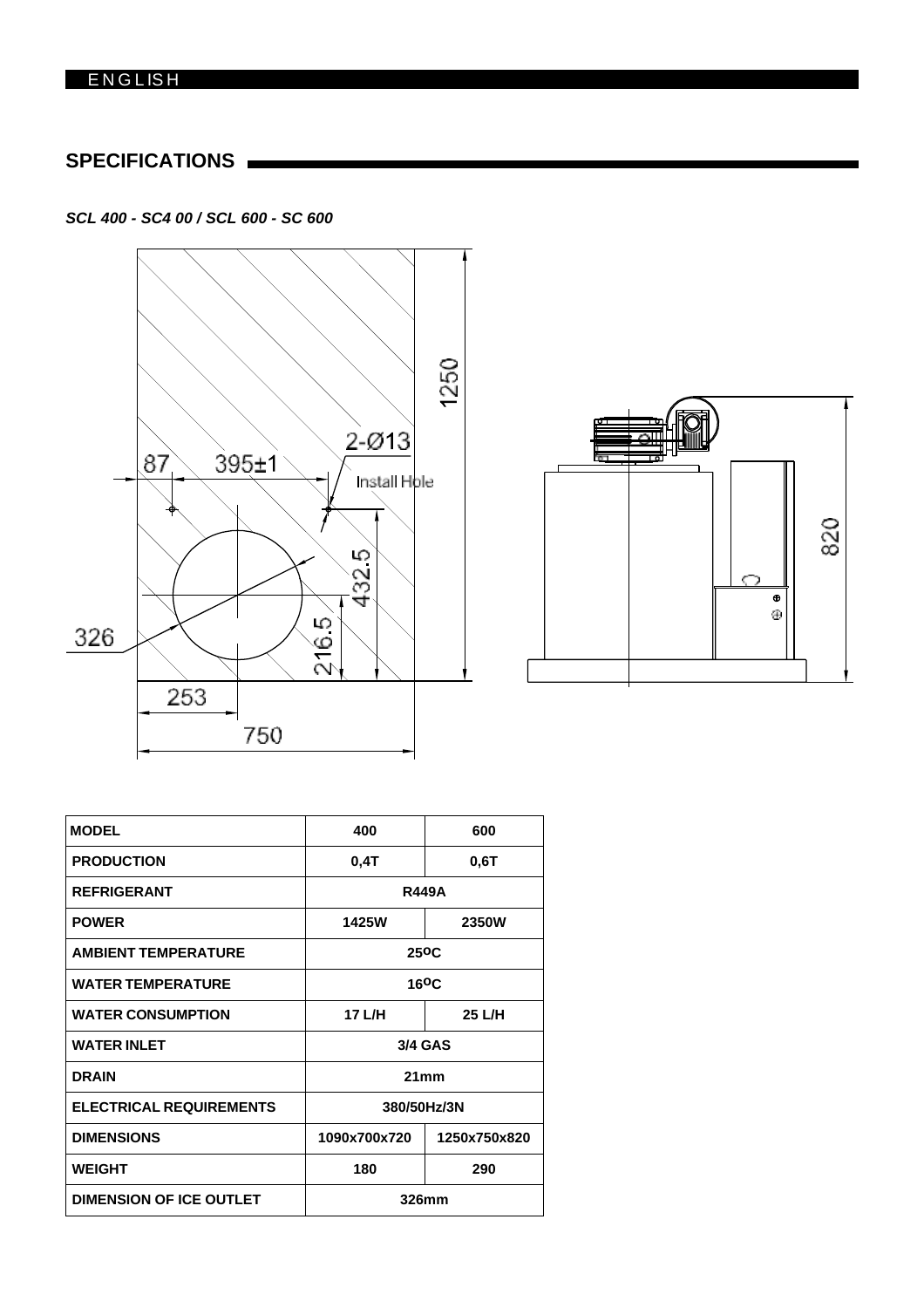#### *SCL 1T - SC 1TN / SCL 2T - SC 2TN / SCL 3T - SC 3TN*

*Pipe connection diagram and installation measurement and size of ice outlet of 1-3-ton ice-maker.*

**PIPE CONNECTION PIPE CONNECTION**





#### **DIMENSIONS OF ICE OUTLE**



| <b>MODEL</b>    | A   | в   | С   | D   | Е   |      | W   |      | Ø   |
|-----------------|-----|-----|-----|-----|-----|------|-----|------|-----|
| SCL 1T - SC 1TN | 150 | 750 | 198 | 490 | 310 | 1050 | 850 | 870  | 480 |
| SCL 2T - SC 2TN | 150 | 750 | 198 | 490 | 310 | 1050 | 850 | 1080 | 480 |
| SCL 3T - SC 3TN | 150 | 750 | 198 | 490 | 310 | 1050 | 850 | 1300 | 480 |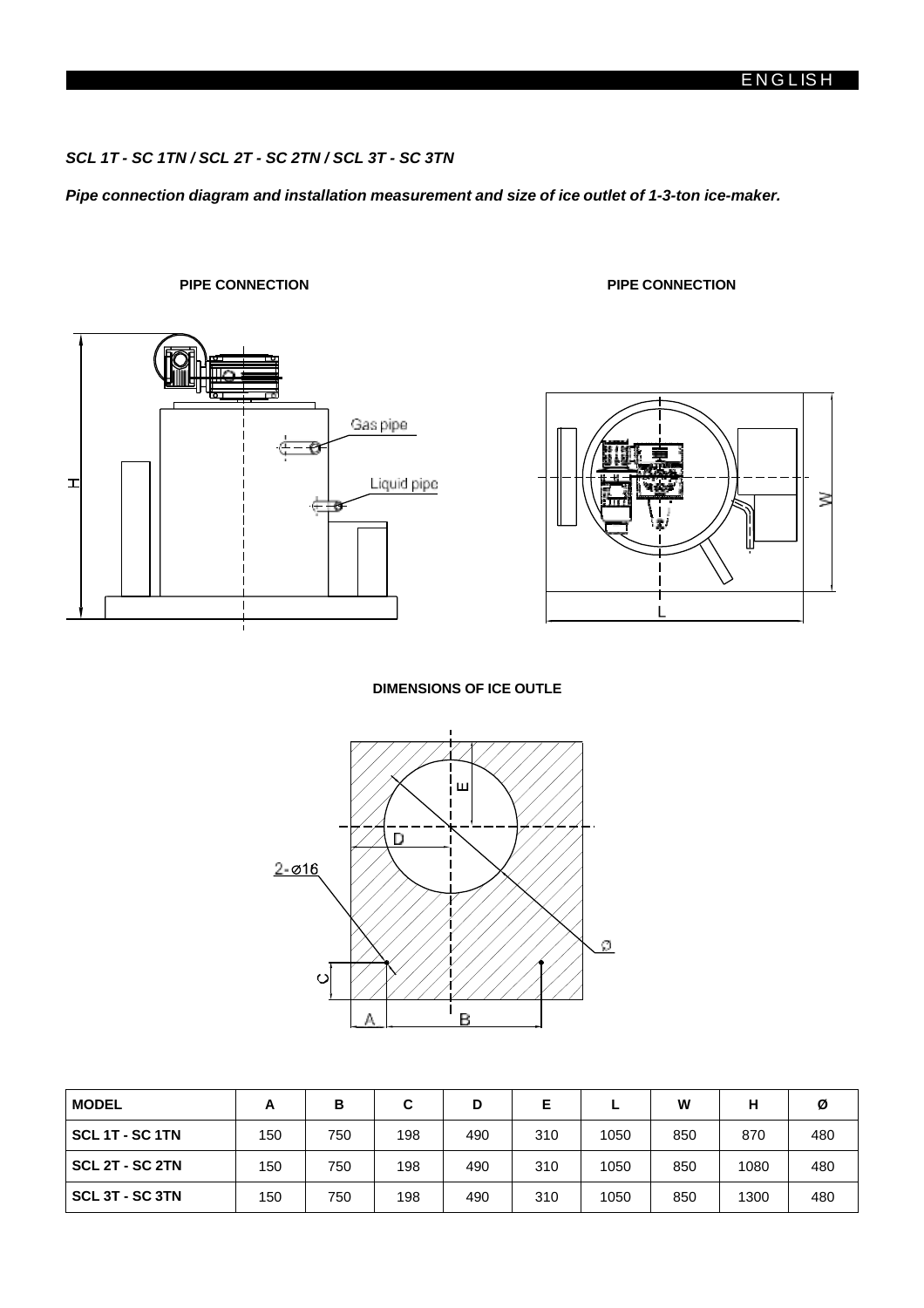*Pipe connection diagram and installation measurement and size of ice outlet of 5-ton and above ice-maker.*

**PIPE CONNECTION PIPE CONNECTION DIMENSIONS OF ICE OUTLE**

M

 $\overline{\phantom{0}}$ 





| <b>MODEL</b>             | A    | в    | C            | D   | Е          | F  | G      | н      |      | J    |      | M   | Ø    |
|--------------------------|------|------|--------------|-----|------------|----|--------|--------|------|------|------|-----|------|
| SCL 5T - SC 5TN          | 1850 | 1150 | $1000+1$     | 250 | $1050+1$   | 50 | 775    | 575    | 1100 | 950  | 650  | 150 | 900  |
| SCL 10T - SC10TN         | 1850 | 1150 | $1000 + 1$   | 250 | $1050+1$   | 50 | 775    | 575    | 1600 | 1500 | 650  | 150 | 900  |
| <b>SCL 15T - SC 15TN</b> | 2510 | 1800 | $1230+1$     | 285 | $1700 + 1$ | 50 | 900    | 900    | 2200 | 1950 | 960  | 250 | 1580 |
| <b>SCL 20T - SC 20TN</b> | 2510 | 1800 | $1230+1$     | 285 | $1700+1$   | 50 | 900    | 900    | 2400 | 2250 | 960  | 250 | 1580 |
| <b>SCL 25T - SC 25TN</b> | 2510 | 1800 | $1230+1$     | 285 | $1700+1$   | 50 | 900    | 900    | 2600 | 2450 | 960  | 250 | 1580 |
| <b>SCL 30T - SC 30TN</b> | 2835 | 2135 | $1514 \pm 1$ | 280 | $2035+1$   | 50 | 1067.5 | 1067.5 | 2700 | 2550 | 1150 | 250 | 1915 |
| <b>SCL 35T - SC 35TN</b> | 2835 | 2135 | $1514 \pm 1$ | 280 | $2035+1$   | 50 | 1067.5 | 1067.5 | 3200 | 3050 | 1150 | 250 | 1915 |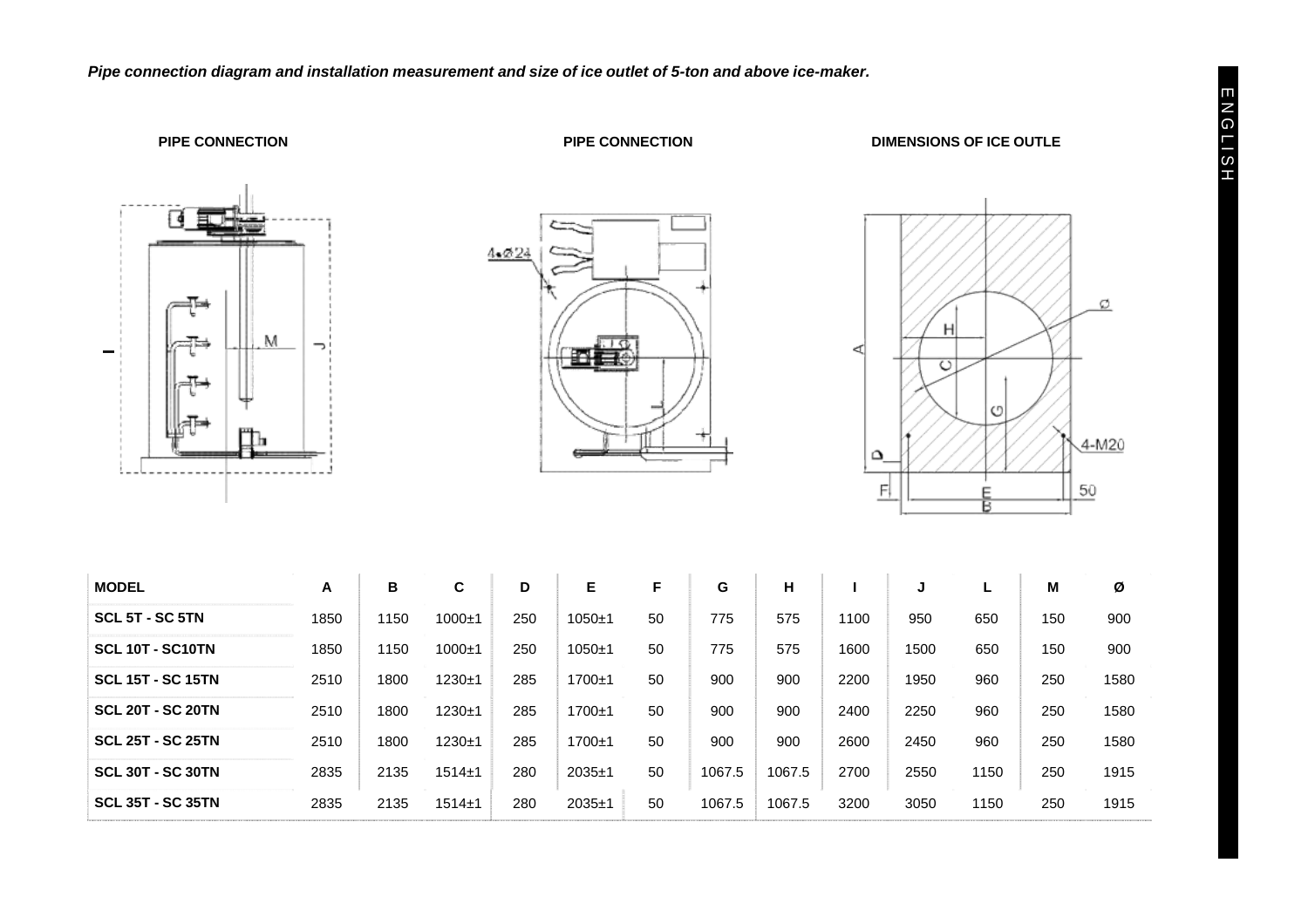#### *1. Production Tables*

#### *SCL 400 - SC 400*

| Ta/Tw | 5   | 10  | 15  | 20  | 26  | 32  | 38  |
|-------|-----|-----|-----|-----|-----|-----|-----|
| 10    | 460 | 450 | 440 | 410 | 360 | 340 | 300 |
| 25    | 420 | 410 | 400 | 370 | 330 | 290 | 250 |
| 30    | 350 | 340 | 330 | 300 | 260 | 200 | 200 |
| 38    | 320 | 310 | 290 | 260 | 220 | 180 | 150 |

#### *SCL 600 - SC 600*

| Ta/Tw | 5   | 10  | 15  | 20  | 26  | 32  | 38  |
|-------|-----|-----|-----|-----|-----|-----|-----|
| 10    | 680 | 670 | 640 | 610 | 560 | 550 | 500 |
| 25    | 640 | 610 | 600 | 580 | 550 | 530 | 510 |
| 30    | 560 | 540 | 530 | 500 | 480 | 460 | 450 |
| 38    | 500 | 490 | 480 | 460 | 440 | 430 | 400 |

#### *SCL 1T - SC 1TN*

| Ta/Tw | 5    | 10   | 15   | 20   | 26  | 32  | 38  |
|-------|------|------|------|------|-----|-----|-----|
| 10    | 1200 | 1100 | 1050 | 1000 | 900 | 830 | 750 |
| 25    | 1100 | 1000 | 950  | 900  | 850 | 780 | 690 |
| 30    | 900  | 950  | 850  | 800  | 680 | 600 | 580 |
| 38    | 880  | 850  | 780  | 700  | 620 | 580 | 500 |

#### *SCL 2T - SC 2TN*

| Ta/Tw | 5    | 10   | 15   | 20   | 26   | 32   | 38   |
|-------|------|------|------|------|------|------|------|
| 10    | 2350 | 2300 | 2100 | 1900 | 1800 | 1700 | 1500 |
| 25    | 2200 | 2100 | 1900 | 1850 | 1700 | 1500 | 1300 |
| 30    | 1900 | 1800 | 1650 | 1500 | 1300 | 1200 | 1100 |
| 38    | 1700 | 1650 | 1600 | 1400 | 1250 | 1000 | 900  |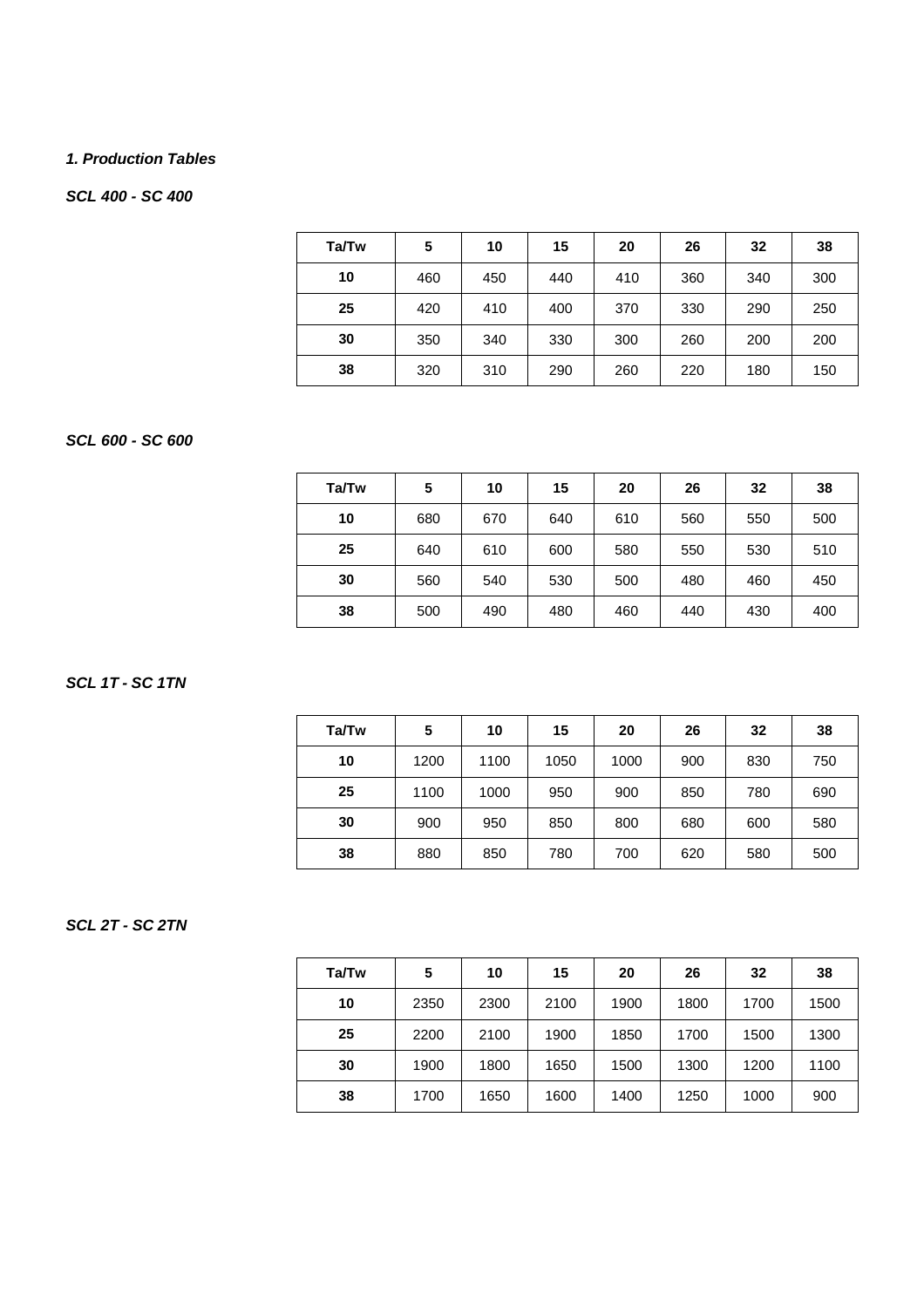# **ENGLISH**

#### *SCL 3T - SC 3TN*

| Ta/Tw | 5    | 10   | 15   | 20   | 26   | 32   | 38   |
|-------|------|------|------|------|------|------|------|
| 10    | 3400 | 3300 | 3200 | 3000 | 2700 | 2500 | 2200 |
| 25    | 3300 | 3200 | 3000 | 2800 | 2500 | 2300 | 2000 |
| 30    | 2900 | 2700 | 2500 | 2300 | 2000 | 1800 | 1700 |
| 38    | 2600 | 2500 | 2400 | 2100 | 1900 | 1700 | 1580 |

#### *SCL 5T - SC 5TN*

| Ta/Tw | 5    | 10   | 15   | 20   | 26   | 32   | 38   |
|-------|------|------|------|------|------|------|------|
| 10    | 5600 | 5500 | 5200 | 5000 | 4600 | 4200 | 3800 |
| 25    | 5400 | 5300 | 5000 | 4600 | 4300 | 3900 | 3400 |
| 30    | 4900 | 4600 | 4300 | 3900 | 3400 | 3000 | 2900 |
| 38    | 4400 | 4300 | 4000 | 3600 | 3200 | 2900 | 2500 |

### *SCL 10T - SC 10TN*

| Ta/Tw | 5     | 10    | 15    | 20    | 26   | 32   | 38   |
|-------|-------|-------|-------|-------|------|------|------|
| 10    | 11500 | 11200 | 10900 | 10000 | 9000 | 8300 | 7500 |
| 25    | 10900 | 10700 | 10000 | 9200  | 8500 | 7800 | 6900 |
| 30    | 9900  | 9000  | 8500  | 7900  | 7800 | 6000 | 5500 |
| 38    | 8700  | 8500  | 8000  | 7100  | 6300 | 5900 | 5700 |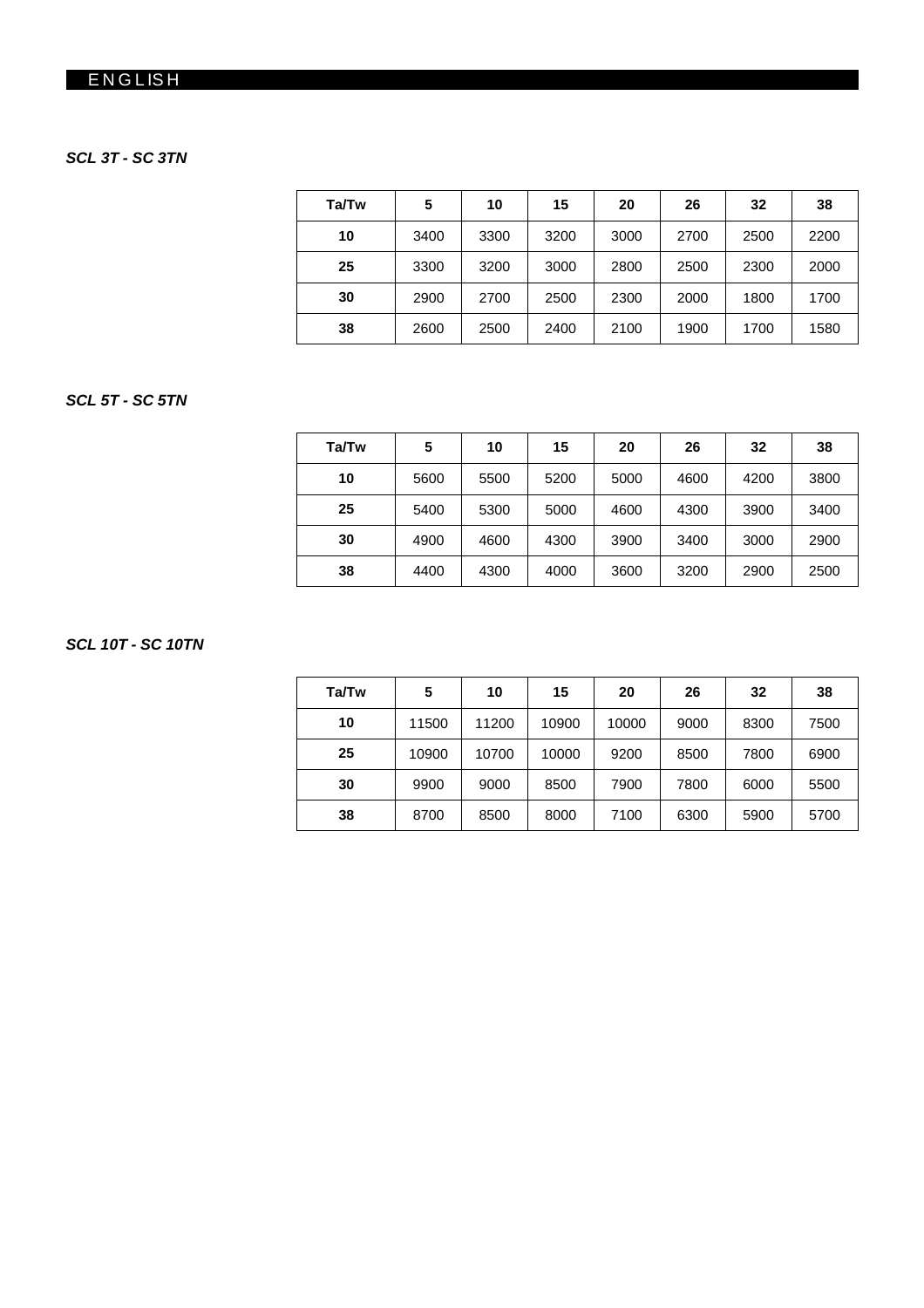# **DELIVERY AND UNPACKING**

Upon receipt, thoroughly inspect the packing container. If there appears to be damage to the container contact the shipper immediately. Unpack unit in the presence of delivery personnel noting any damage on the waybill. ITV packing bears the "Green Point" on all models according to the European Directives on management of Packaging and Waste Disposal.

Be sure to include model name and serial number on all claims. Serial number is located in the following three places:

#### **1) Packing**

There is a label stuck onto the cardboard packing bearing this serial number (1).

#### **2) Machine body**

On the back of the machine (1).

#### **3) Machine body**

Located at the back of the machine, rating plate.

Verify that the installation KIT is inside the bin, and has the following pieces: . 3/4' water hose, two small filters and user manual.

. Dischareg hose.



#### *WARNING: DO NOT LEAVE PACKING MATERIALS (PLASTIC BAGS, CARDBOARD BOXES, ETC.) WITHIN REACH OF CHILDREN.*

# **INSTALLATION**

#### *1. Recommended Placement of Unit*

Sockets and wiring must comply with local standards for electrical appliances and requirements set forth on the rating plate of the machine.

Air switch must be installed within an immediate touch and shall be chose in line with the current of various types of machines, and earth wires shall be installed in assigned position on the baseboard or in the electric case according to relevant standards.

Continual water supply shall be guaranteed for the machine (Pressure is at 1.5 to 6 Bar) and water supply switch shall be mounted near the ice machine. Inlet pipeline shall be of independent type and drainage outlet shall be also not far from the ice machine. Two separate water drainage pipelines shall be required for draining the ice machine and the ice storage bin.

The ice machine shall not be placed in an airproof environment, next to heat sources, or outdoors.

To ensure ice quality, personnel responsible for installation shall be consulted about whether or not water filter or processor shall be installed according to user's local water-quality conditions.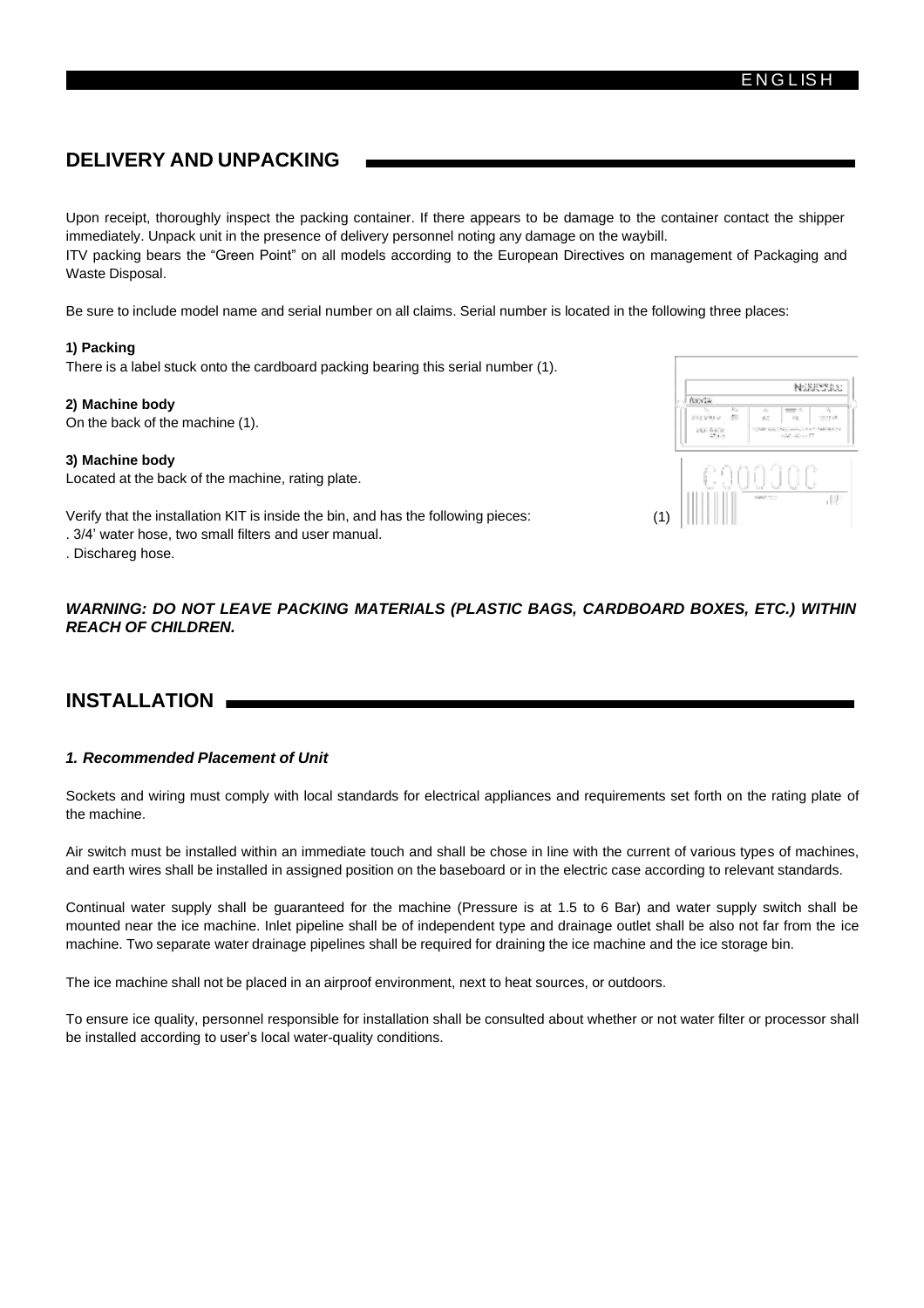#### *2. Installation procedure*

The ice-maker shall be lifted using the four shackles fixed on its base plate (for small-sized machine) or on its top (for large-sized machine) and shall be laid down slowly on the support or ice storage bin that has been put in place. For large-sized ice-maker, the correct steel cable lifting is as shown in this figure.



# **OPERATION**

#### *1. Preliminary Checks*

a) Is machine levelled?

- b) Are voltage and frequency of mains supply the same as indicated on rating plate?
- c) Is drainage system working properly?

|                                | Minimum value | <b>Maximum value</b> |
|--------------------------------|---------------|----------------------|
| <b>Ambient temperature</b>     | $5^\circ$     | 40°                  |
| Water temperature              | $5^\circ$     | $35^\circ$           |
| <b>Water pressure</b>          | 1,5kg/cm2     | 5kg/cm2              |
| Desviation from voltage rating | $-10%$        | 6%                   |

**NOTE:** To install a pressure reducer If water inlet pressure is more than 6 Bar.

#### **ATENTION:**

Check that voltage and mains frequency is the same as in the rating plate.

#### *2. Starting up*

Open feed water valve and fill up the water tank, and the floating valve automatically closes when water level reaches the spillover port.

During trial operation, pneumatic mains switch (K1) shall be turned to "ON", then the power indicator on the panel of electrical box (see Figure 5). Switch on the Start/Stop button on the electrical cabinet to enable the ice-maker to enter a 3-minute-delay state (indicator of Start Delay blinks) which is followed by the automatic start of gear box and water pump by the control system, and then the machine goes into operation. Observation shall be conducted at this time to verify that (1) ice blade is rotating in correct direction or the shaft and rotation is in normal status; (2) water dispensing disc is aligned with the red mark and water-dispensing pipes have normal output. In case above-stated items are all in normal operation, the Start/Stop button shall be switched off to stop the ice machine. (3) Ice production stage: Start refrigeration system and open return air valve and Freon feed valve.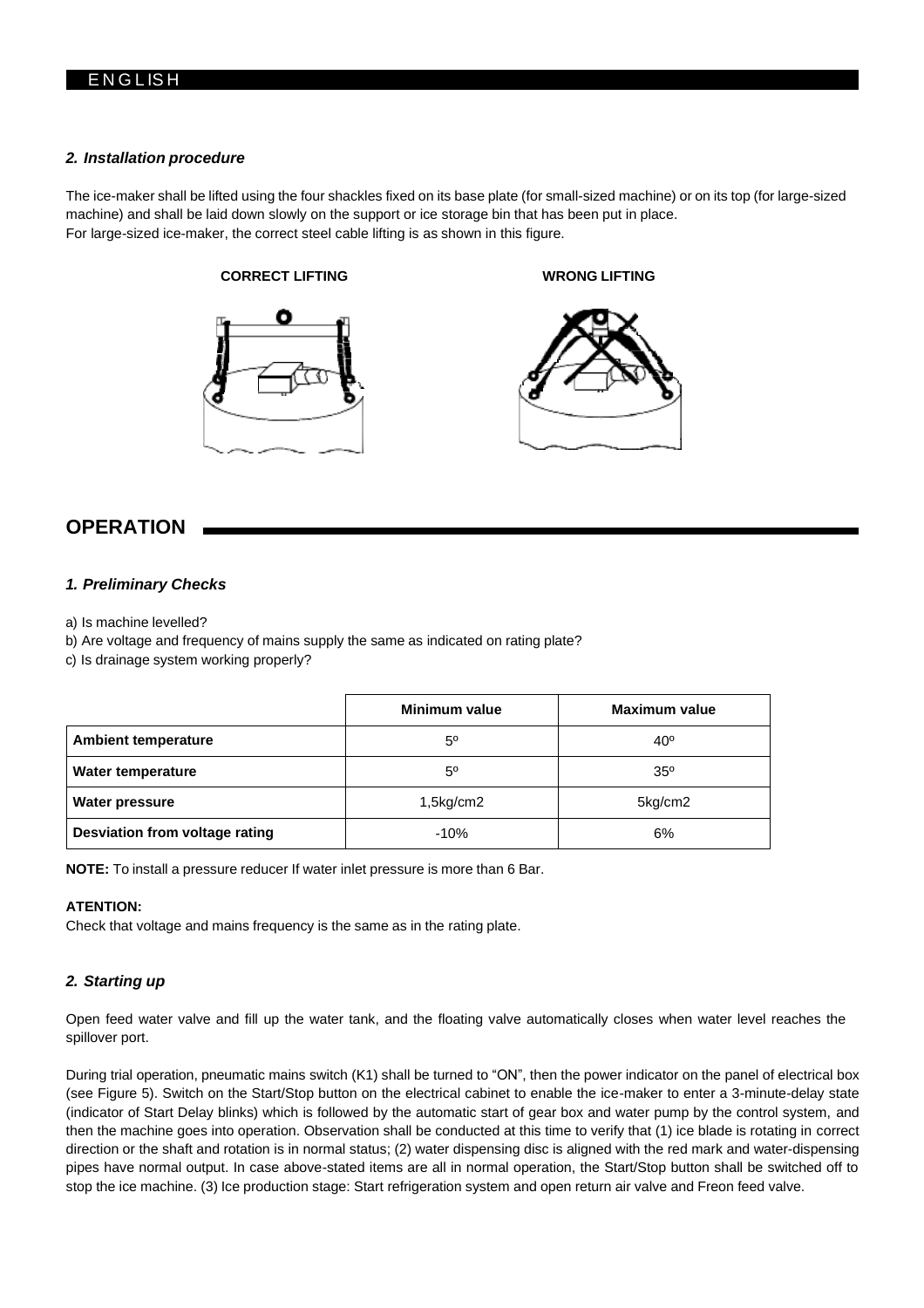#### *3. Stop*

When the "Start/Stop" button is switched off, water pump and solenoid valve stop working immediately, and the gear box stops working too after a 3-minute delay so as to remove the ice left on the interior of the vaporization cylinder. Now the pneumatic switch shall not be turned off before being delayed for 3 minutes.

#### *Stoppage due to alarm*

Stoppage due to ice full level alarm (normal stop):

When microprocessor of computer's main board detects full level of ice storage tank, the programmed process of ice full level shall be implemented: water pump and solenoid valves stop first, and then gear box motor stops after 3-minute delay and ice full level indicator turns on at the same time. Now the system is in stand-by mode. After ice is discharged, the system automatically restore to normal operating status: gear box motor, water pump and solenoid valve will be started in sequence.

#### *IMPORTANT!*

ADVISE THE FINAL USER ON MAINTENANCE PROCEDURES WHICH **ARE NOT INCLUDED IN WARRANTY,** AS WELL AS THOSE BREAKDOWNS CAUSED BY NEGLECT OF PROPER MAINTENANCE PROCEDURES.

# **MAINTENANCE AND CLEANING INSTRUCTIONS**

#### *IMPORTANT!*

\*\*Maintenance and cleaning procedures as well as problems derived from failing to carry them out are not covered by the warranty.

Proper maintenance is essential to obtain favourable ice quality and optimum functioning of unit.

Frequency depends on water quality and characteristics of room where unit is installed.

\*\* Maintenance/cleaning procedures should take place at least once every six months. If concentration of air pollutants is high, complete procedures on a monthly basis.

- 1. Switch off the machine, turn off the water.
- 2. Remove the evaporator cover to clean all metal components of the evaporator: water distributor, main shaft, cutter, cutter supports, lower cross, etc...as described in point 3.
- 3. Cleaning of all metal parts. Dirt and surface rust stains must be completely removed by rubbing with a non-abrasive cloth or similar, which does not scratch or damage the metal surfaces of the walls and supports using soapy water, phosphoric acid in a proportion between 20 and 50% or a specific product for steel.

Dirt and surface rust must be removed with sufficient frequency when they appear, preventing them from remaining on the metal components for long periods of time.

In the case of saline environments, the frequency of cleaning should be increased, and maintenance should be carried out as soon as surface stains are observed and removed as soon as possible.

**IMPORTANT: In cases of prolonged lack of cleaning, dirt and surface rust in humid conditions could attack and damage the steel of the machine components, so it is recommended to remove them as soon as they appear. Both the cleaning and the possible deterioration of the machine due to lack of cleaning are not included in the machine manufacturer's guarantee.**

- 4. Cleaning the water collection channel. Check the condition of the water channel, clean the water collection channel and the return inlet to the bucket. Carry out the same procedure as in point 3, using a plastic bristle brush in the event of stains, accumulation of dirt or surface rust, applying soapy water.
- 5. Rinse the unit with water. Open the drain valve to completely empty the basin (on models that have one, if not, remove the water by external means). If there are sediments, remove them with a cloth. Close it again.
- 6. Switch on the machine. Start making ice and remove the ice produced in the first 5 minutes.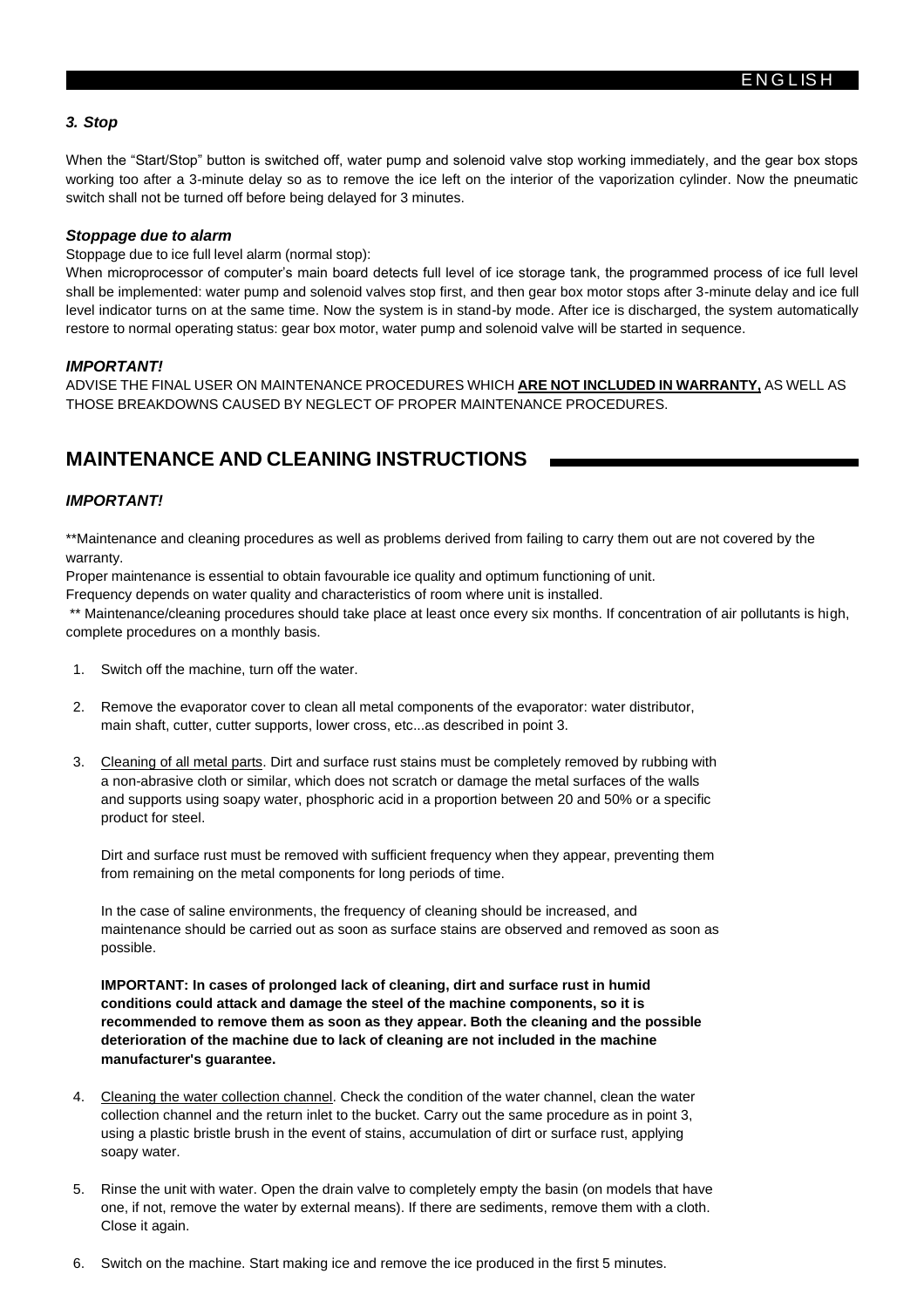# **TROUBLESHOOTING**

| <b>Fault Description</b>                        | <b>Possible Causes</b>                                       | <b>Recommendations</b>                                       |
|-------------------------------------------------|--------------------------------------------------------------|--------------------------------------------------------------|
| Machine inactive                                | Main switch is set to OFF position                           | Knob selector need to be<br>set to ON position               |
| (1) Power indicator not on                      | Connection wire get loosened                                 | Check the wiring                                             |
| (2) Ice full level indicator on                 | Malfunction of ice level control assembly                    | Clean or replace ice level control<br>assembly               |
|                                                 | <b>Blocked filters</b>                                       | Please refer to recommendations<br>for low water level alarm |
| (3) low water level indicator on                | Low water pressure                                           | Clean or replace filters                                     |
| Ice production decreases                        | Regulation valve partially blocked or<br>improperly adjusted | Adjust or replace float valve                                |
|                                                 | Low water level of water bin                                 | Adjust float valve to set water level                        |
|                                                 | Insufficient feed of refrigerant                             | Identify gas leakage and make a<br>refrigerant load          |
| Ice machine in operation but no ice<br>produced | No water<br>in water cylinder for ice<br>production          | Check water pump operation or replace<br>ıt                  |
|                                                 | Gear box motor gets stuck                                    | Check or replace it                                          |
| Noise of gear box is too high                   | Gear box damaged or leaks lubrication<br>oil                 | Check or replace it                                          |
|                                                 | Gear box's bearing and teeth get worn<br>out                 |                                                              |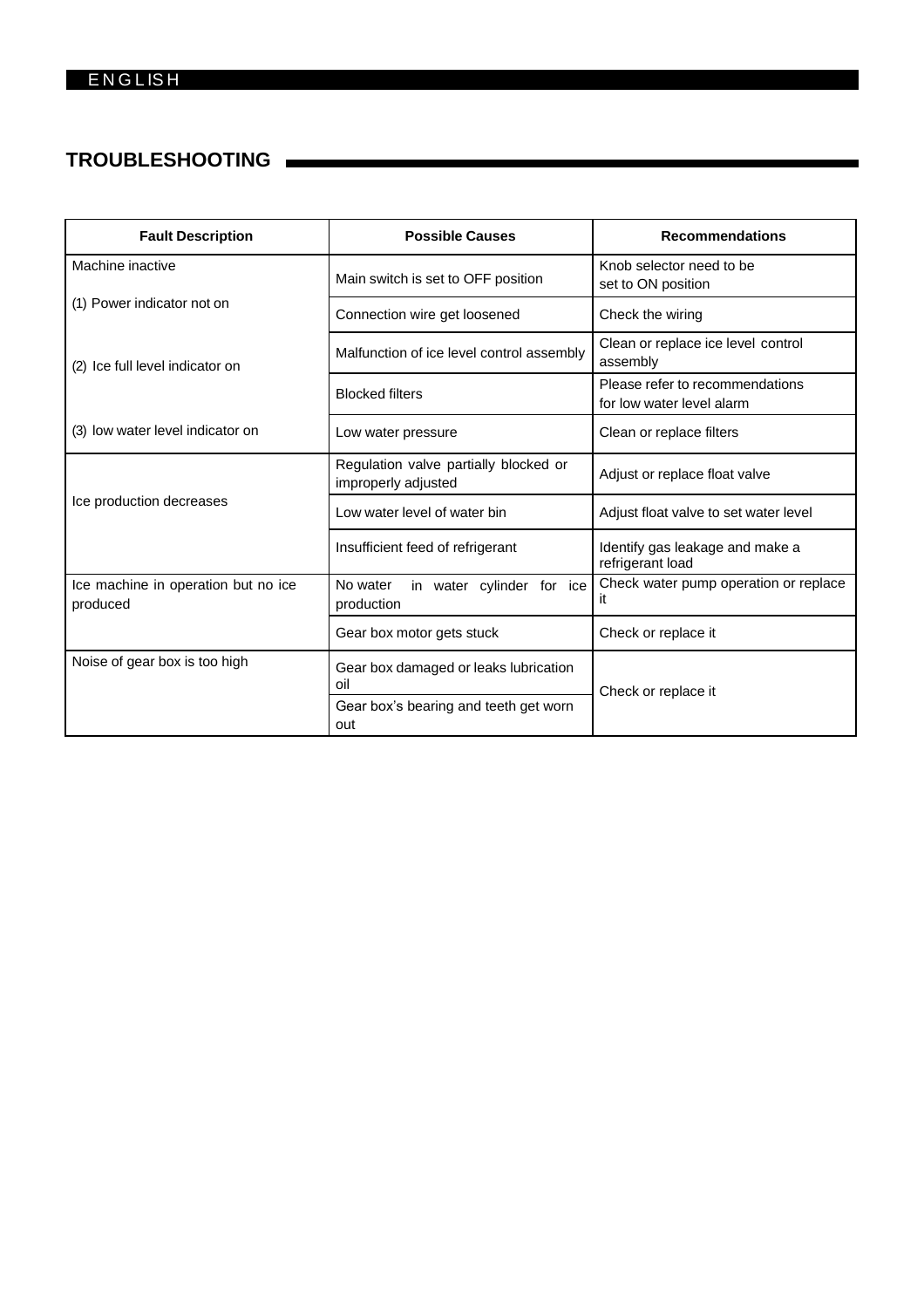In Übereinstimmung mit den Anforderungen der Europäischen<br>Richtlinie 2002/96/EG über Elektro- und Elektronik-Altgeräte  $D$ (WEEE) ist vorliegendes Gerät mit einer Markierung versehen. Sie leisten einen positiven Beitrag für den Schutz der Umwelt und die Gesundheit des Menschen, wenn Sie dieses Gerät einer gesonderten<br>Abfallsammlung zuführen. Im unsortierten Siedlungsmüll könnte ein solches Gerät durch unsachgemäße Entsorgung negative Konsequenzen nach sich ziehen.

Auf dem Produkt oder der beiliegenden Produktdokumentation ist

folgendes Symbol **X** einer durchgestrichenen Abfalltonne<br>abgebildet. Es weist darauf hin, dass eine Entsorgung im normalen<br>Haushaltsabfall nicht zulässig ist Entsorgen Sie dieses Produkt im Recyclinghof mit einer getrennten Sammlung für Elektro- und Elektronikgeräte

Die Entsorgung muss gemäß den örtlichen Bestimmungen zur Abfallbeseitigung erfolgen.

Bitte wenden Sie sich an die zuständigen Behörden Ihrer Gemeindeverwaltung, an den lokalen Recyclinghof für Haushaltsmüll<br>oder an den Händler, bei dem Sie dieses Gerät erworben haben, um weitere Informationen über Behandlung, Verwertung und Wiederverwendung dieses Produkts zu erhalten.

(GB) This appliance is marked according to the European directive<br>2002/96/EC on Waste Electrical and Electronic Equipment (WEEE). By ensuring this product is disposed of correctly, you will help prevent potential negative consequences for the environment and human<br>health, which could otherwise be caused by inappropriate waste handling of this product.

The symbol  $\overline{\mathbb{R}}$  on the product, or on the documents<br>accompanying the product, indicates that this appliance may not be<br>treated as household waste. Instead it shall be handed over to the applicable collection point for the recycling of electrical and electronic equipment

Disposal must be carried out in accordance with local environmental regulations for waste disposal

For more detailed information about treatment, recovery and recycling of this product, please contact your local city office, your<br>household waste disposal service or the shop where you purchased the product

Cet appareil porte le symbole du recyclage conformément à la<br>Directive Européenne 2002/96/CE concernant les Déchets d'Équipements Électriques et Électroniques (DEEE ou WEEE) En procédant correctement à la mise au rebut de cet appareil, vous contribuerez à empêcher toute conséquence nuisible pour l'environnement et la santé de l'homme

> N Le symbole et présent sur l'appareil ou sur la documentation qui l'accompagne indique que ce produit ne peut en aucun cas être traité comme déchet ménager. Il doit par conséquent être remis à un centre de collecte des déchets chargé du recyclage des équipements électriques et électroniques.

Pour la mise au rebut, respectez les normes relatives à l'élimination<br>des déchets en vigueur dans le pays d'installation.

Pour obtenir de plus amples détails au sujet du traitement, de la récupération et du recyclage de cet appareil, veuillez vous adresser au bureau compétent de votre commune, à la société de collecte des<br>déchets ou directement à votre revendeur.

Dit apparaat is voorzien van het merkteken volgens de Europese (NL) Dit apparaat is voor dirzake Afgedankte elektrische en elektronische

nonum *avverse*<br>apparaten (AEEA).<br>Door ervoor te zorgen dat dit product op de juiste manier als afval<br>wordt verwerkt, helpt u mogelijk negatieve consequenties voor het<br>milieu en de menselijke gezondheid te voorkomen de and kunnen worden veroorzaakt door onjuiste verwerking van dit product als afval.

Het symbool (C) op het product of op de bijbehorende<br>documentatie geeft aan dat dit product niet als huishoudelijk afval mag<br>worden behandeld. In plaats daarvan moet het worden afgegeven bij een verzamelpunt voor recycling van elektrische en elektronische

apparaten.<br>Afdanking moet worden uitgevoerd in overeenstemming met de<br>plaatselijke milieuvoorschriften voor afvalverwerking. Voor nadere informatie over de behandeling, terugwinning en

recycling van dit product wordt u verzocht contact op te nemen met het stadskantoor in uw woonplaats, uw afvalophaaldienst of de winkel<br>waar u het product heeft aangeschaft.

 $E$ )

Este aparato lleva el marcado CE en conformidad con la Directiva 2002/96/EC del Parlamento Europeo y del Consejo sobre residuos de<br>aparatos eléctricos y electrónicos (RAEE).<br>La correcta eliminación de este producto evita consecuencias

negativas para el medioambiente y la salud. ⊠

El simbolo  $\stackrel{\star}{=}$  en el producto o en los documentos que se incluyen El símbolo como en el producto o en los documentos que se in<br>con el producto, indica que no se puede tratar como residuo doméstico. Es necesario entregarlo en un punto de recogida para<br>reciclar aparatos eléctricos y electrónicos.<br>Deséchelo con arreglo a las normas medioambientales para

eliminación de residuos. Para obtener información más detallada sobre el tratamiento, recuperación y reciclaje de este producto, póngase en contacto con<br>el ayuntamiento, con el servicio de eliminación de residuos urbanos o la tienda donde adquirió el producto.

 $(P)$ 

Este aparelho está dassificado de acordo com a Directiva Europeia 2002/96/EC sobre Residuos de equipamento eléctrico e electrónico (REEE)

Ao garantir a eliminação adequada deste produto, estará a ajudar a evitar potenciais consequências negativas para o ambiente e para a<br>saúde pública, que poderíam derivar de um manuseamento de desperdicios inadequado deste produto

O simbolo al no produto, ou nos documentos que acompanham<br>o produto, indica que este aparelho não pode receber um tratamento

semelhante ao de um desperdicio doméstico.<br>Pelo contrário, deverá ser depositado no respectivo centro de recolha para a recidagem de equipamento eléctrico e electrónico.<br>A eliminação deverá ser efectuada em conformidade com as normas ambientais locais para a eliminação de desperdicios.

Para obter informações mais detalhadas sobre o tratamento, a<br>recuperação e a reciclagem deste produto, contacte o Departamento na sua localidade, o seu serviço de eliminação de desperdicios domésticos ou a loja onde adquiriu o produto.

Questo apparecchio è contrassegnato in conformità alla Direttiva Europea<br>2002/96/EC, Waste Electrical and Electronic Equipment (WEEE).<br>Assicurandosi che questo prodotto sia smaltito in modo corretto, l'utente contribuisce a prevenire le potenziali conseguenze negative<br>per l'ambiente e la salute.

l' simbolo<br>il simbolo sul prodotto o sulla documentazione di<br>accompagnamento indica che questo prodotto non deve essere trattato come rifiuto domestico ma deve essere consegnato presso l'idoneo punto di raccolta per il riciclaggio di apparecchiature elettriche ed elettroniche.

Disfarsene seguendo le normative locali per lo smaltimento dei rifiuti. Per ulteriori informazioni sul trattamento, recupero e riciclaggio di<br>questo prodotto, contattare l'idoneo ufficio locale, il servizio di raccolta dei rifiuti domestici o il negozio presso il quale il prodotto è stato acquistato.



 $\Box$ 

Αυτή η συσκευή φέρει σήμανση σύμφωνα με την Ευρωπαϊκή<br>οδηγία 2002/96/ΕΕ σχετικά με Απορραπομένα ηλεκτρικά και<br>ηλεκτρονικά εξαρτήματα (WEEE).<br>Εξασφαλίζοντας ότι το προϊόν αυτό απορρίπτεται σωστά, θα βοηθήσετε<br>στην πρόληψη

Το σύμβολο πάνω στο προϊόν, ή στα έγγραφα που συνοδεύουν<br>το προϊόν, υποδεικνύει ότι αυτή η συσκευή δεν μπορεί να θεωρηθεί<br>οικιακό απόρρυμα. Αντί γι αυτό θα πρέπει να παραδόθεί στο καταλληλο<br>σιμείο περισυλλογής για την ανα

απορριμμάτων

απορραματων,<br>Τια πιο λεπτομερείς πληροφορίες σχετικά με την επεξεργασία, την περισωλλογή και την ανακύκλωση αυτού του προϊόντος, παρακαλούμε<br>επικοινωνήστε με το αρμόδιο γραφείο της τοπικής σας αυτοδιοίκησης,<br>την τοπική σα

Denna produkt är märkt enligt EG-direktiv 2002/96/EEC beträffande<br>elektriskt och elektroniskt avfall (Waste Electrical and Electronic<br>Equipment, WEEE)  $(s)$ 

Genom att säkerställa en korrekt kassering av denna produkt bidrar du till att förhindra potentiella, negativa konsekvenser för vår miljö<br>och vår hälsa, som annars kan bli följden om produkten inte hanteras på rätt sätt.

Symbolen alle på produkten, eller i medföljande dokumentation,<br>Indikerar att denna produkt inte får behandlas som vanligt hushålisavfall.<br>Den skall i stället lämnas in på en lämplig uppsamlingsplats för återvinning av elektrisk och elektronisk utrustning.<br>Produkten måste kasseras enligt lokala miljöbestämmelser för

avfallshantering

För mer information om hantering, återvinning och återanvändning av denna produkt, var god kontakta de lokala myndigheterna, ortens<br>sophanteringstjänst eller butiken där produkten inhandlades.

5019 106 00637